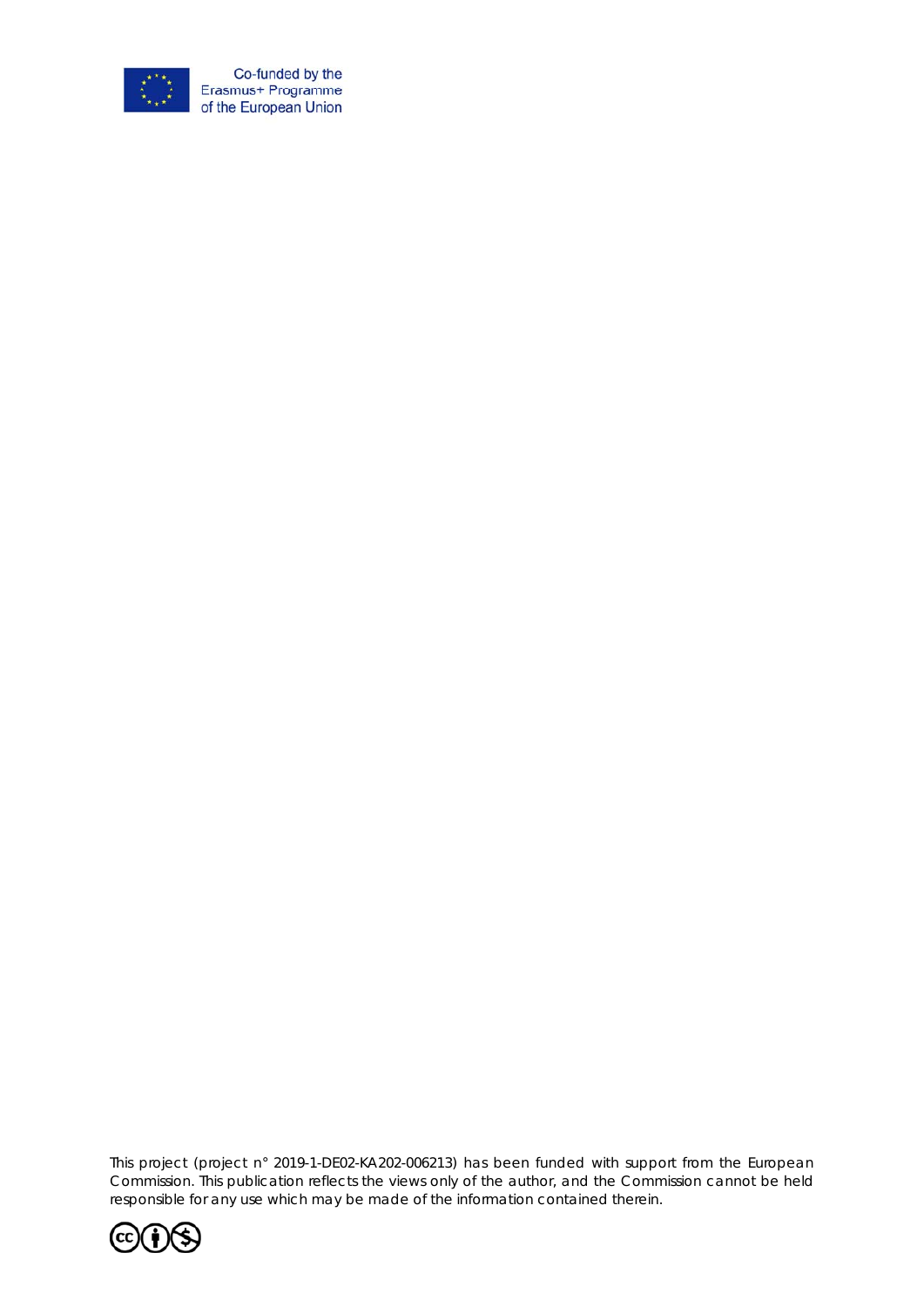





# MigrEntrepreneur

## State of the Art Report **Spain**

**July 2020 P. Aguado, C. Sauvage, MEUS**

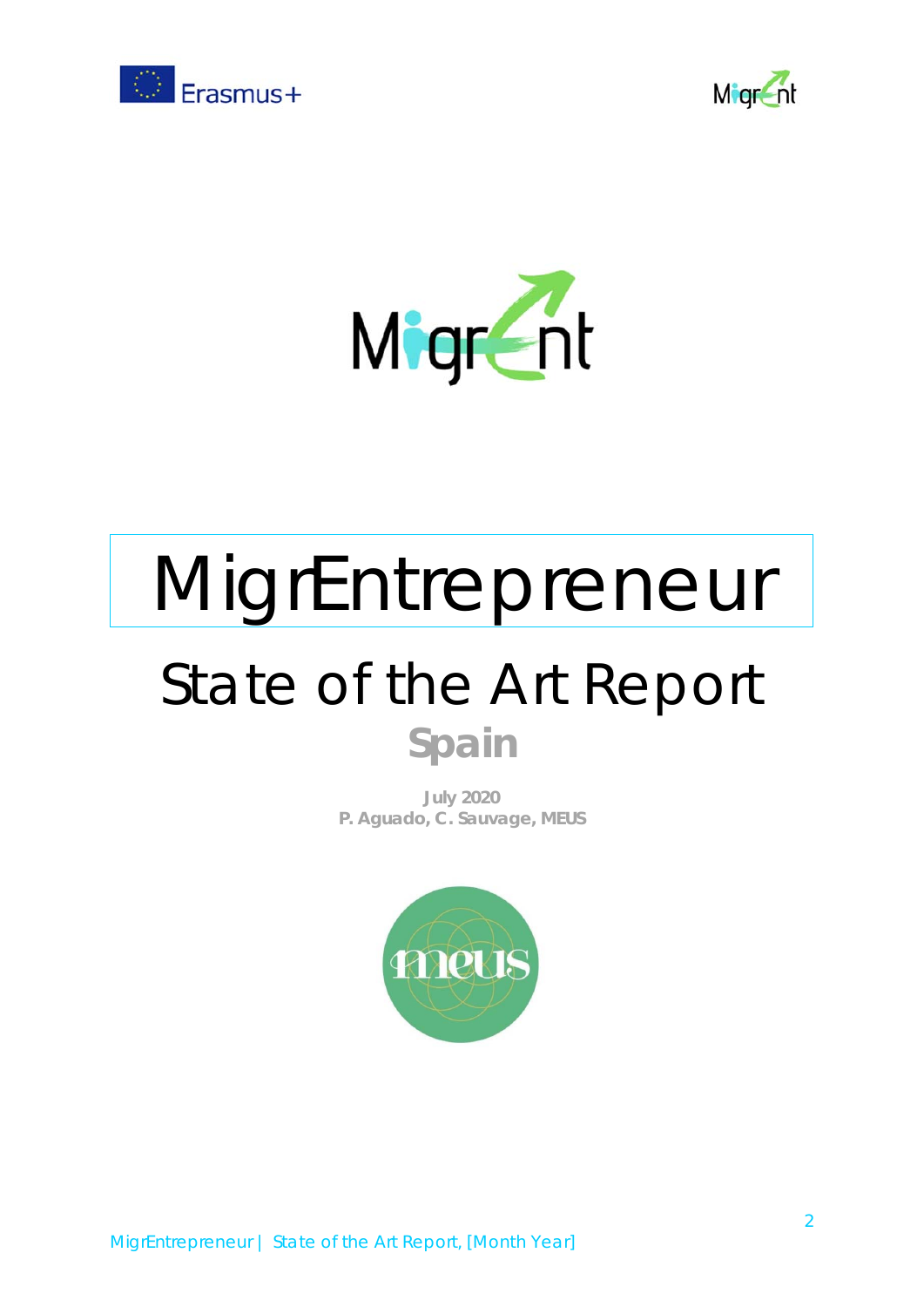



#### 1. Introduction

Here we should define the term of "Migrant Entrepreneurship" as we discussed during the Kick-Off Meeting. As mentionned statistics in Germany distinguish here different categories. We need a common definition, so that statistics can be compared under the same **conditions** 

To be developed in common??

#### 2. Data / statistics

Numbers about migrants in general (employed, self-employed or unemployed):

According to ONU available data, there are 6.104.204 migrants in Spain, representing 12,96 of the total population of the country

According to OCDE data form 2018, the employment rate of foreigners was 61,6, compared to 62,6 for those born in Spain is 62.6%, two percentages that reflect the number of people with employment over the total of working age. However, other data from EPA and INE from 2019 shows that if the foreign active population is 16.5% of the total, only 15% of the employed are foreigners; so the employment rate of the foreign population is well below the Spanish population (87% of the Spanish working population is employed).

Spain is the fourth country in the European Union in number of entrepreneurs who come from foreign countries, according to Eurostat. Of the nearly three million freelancers that Spain has, around 169,274 came from non-EU countries and 157,255 from European States, for a total of 326.529 migrants entrepreneurs, representing about 10% of the total number of self-employed according to the figures from the Ministry of Labour, Migration and Social Security.

According to INE data from November 2019, the unemployment rate of the foreign population -19% - is five points above the Spanish -14% - and is especially high in the worst-treated nationalities: Latin America -19% and rest of the world -27% -.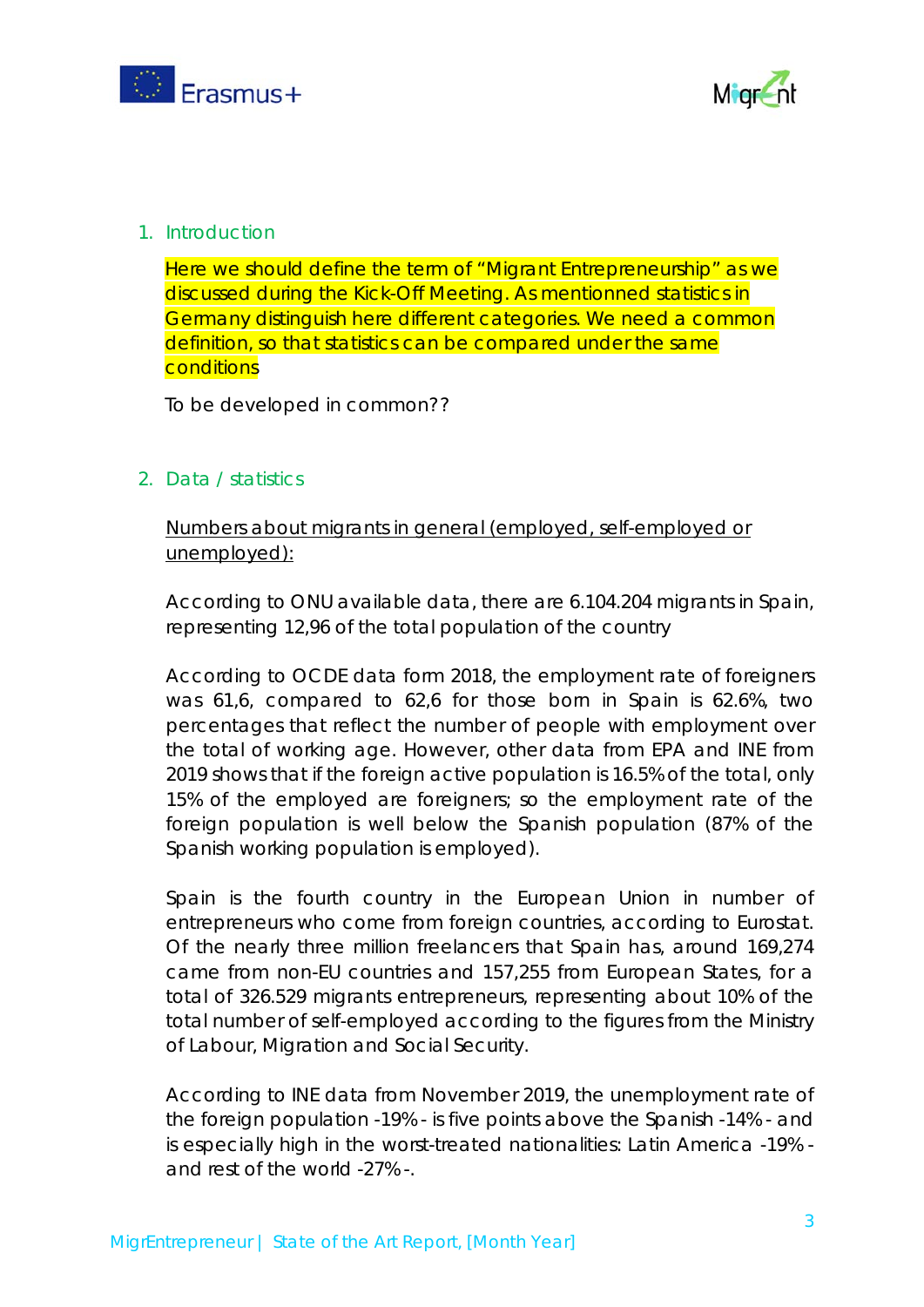



#### Data of active population, employed and unemployed per nationality

| Población ocupada | <b>Total</b> | <b>Doble</b> | Extranjera:<br>nacionalidad Unión Europea Europa | Extranjera: Resto de | Extraniera:<br>América Latina apátrida | Extranjera: Resto<br>del mundo y |
|-------------------|--------------|--------------|--------------------------------------------------|----------------------|----------------------------------------|----------------------------------|
| 2019 (3 T)        | 19,874.3     | 691          | 937.2                                            | 158.0                | 738.7                                  | 594.9                            |
| 2018 (3T)         | 19,528.0     | 637          | 850.3                                            | 137.3                | 691.3                                  | 553.4                            |
| Población activa  |              |              |                                                  |                      |                                        |                                  |
| 2019 (3 T)        | 23,088.7     | 819.3        | 1.098.5                                          | 186.7                | 916.2                                  | 809.8                            |
| 2018 (3T)         | 22,854.0     | 762.6        | 1.028.7                                          | 162.8                | 864.4                                  | 757.0                            |
| Población parada  |              |              |                                                  |                      |                                        |                                  |
| 2019 (3 T)        | 3.214.4      | 128.3        | 161.3                                            | 28.7                 | 177.5                                  | 214.9                            |
| 2018 (3T)         | 3.326.0      | 125.6        | 178.4                                            | 25.5                 | 173.1                                  | 203.6                            |

#### Tabla 1: Datos población activa, ocupada y parada según nacionalidad

Fuente: EPA. INE

Thus, inequalities are still important regarding employment of migrant population in Spain compared to nationals.

#### Occupational fields  $\rightarrow$  in which sector are they active

The state public service for employment published a report in 2018 from the observatory of occupation on situation of foreigners.

According to this report, the number of contracts registered in public employment services in 2018 was 22,291,681, from of which 4,041,941 corresponded to foreign workers. The weight of this group in the total contracting in 2018, was 18.13%. Compared to 2017, the hiring of foreigners has grown by 9.87%.

66.52% of the contracts were made with people from outside of the European Union. The weight of the men in hiring is higher, corresponding to 62.98% of contracts, compared to 37.02% of women. By age brackets, the bulk of hiring in the group occurs in the range of 25 to 45 years, reaching 2,519,633 contracts (63.34%).

Contracting by sectors indicates that the largest number of contracts to foreigners is grouped in the sector services, which brings together 53.93% of the contracting, followed by those carried out in agriculture (33.45%), construction with 6.04% and industry with 6.58%.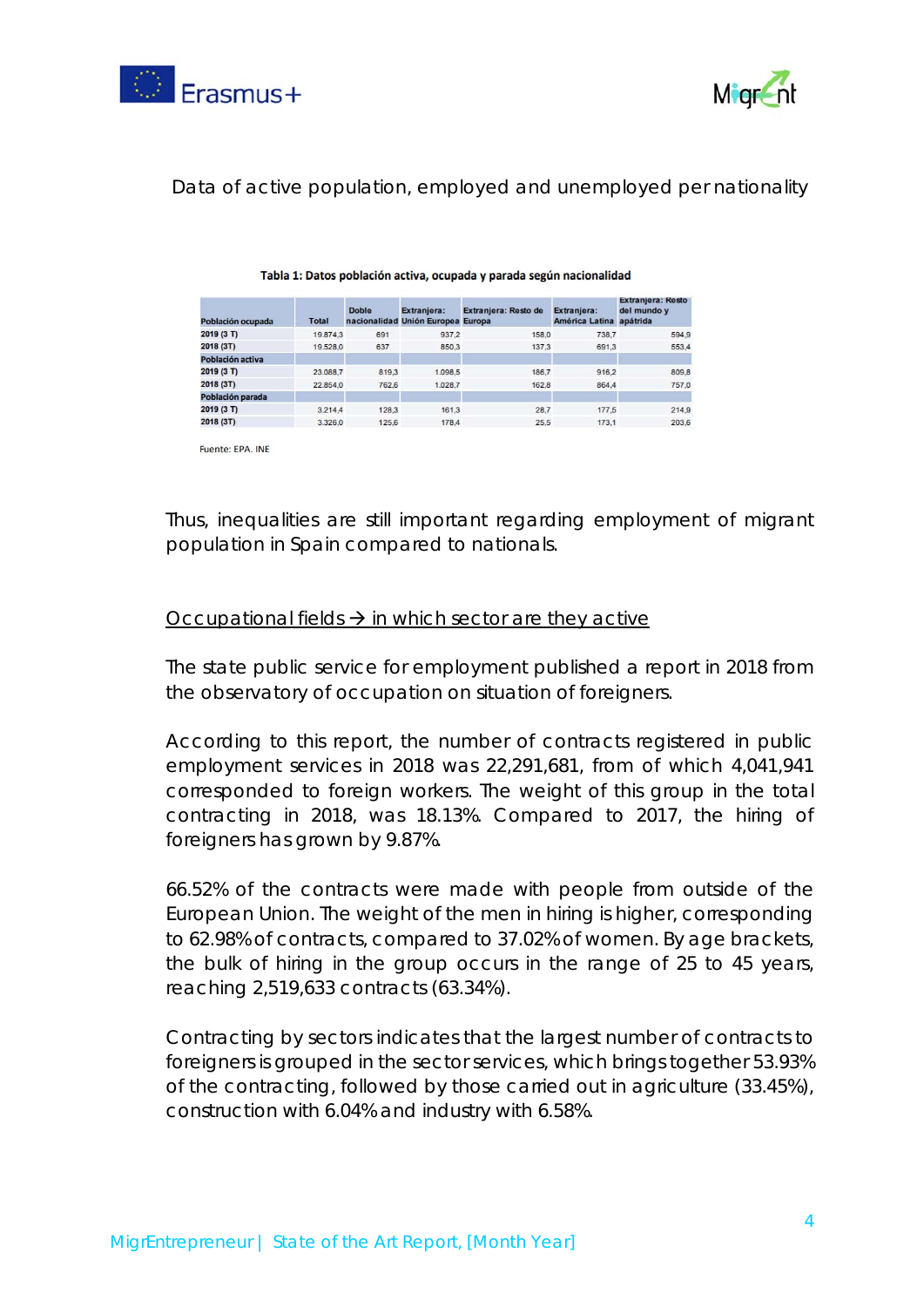



### **Distribution of the active population according to sector and nationality (Source: CCOO)**



Fuente: elaboración propia a partir de datos de la EPA, tercer trimestres 2019. INE.

Of the total of 4,041,941 contracts made to foreigners, a total of 500,300 were permanent contracts and the remaining 3,541,641 temporary contracts, which implies a temporary rate of 87.62% in 2018. However, the 2018/2017 variation marks a higher increase in indefinite hiring compared to the temporary. The contractual modalities in which foreigners are mainly hired correspond to Work or service, with 1,891,251 contracts (53.40%) and Eventual due to production circumstances, with 1,508,360 (42.59%).

#### 3. Funding/support Programs entrepreneurship

#### General and Special for migrants:

(Data taken from FAMET project national report on the state of the art based on indicators on migrant entrepreneurship in Spain, in which MEUS is a partner)

#### National level

The law regarding entrepreneurship in Spain is the same for national and foreign entrepreneurs, especially at fiscal level. This said, the major policy supporting entrepreneurship at national level is the Law 14/2013 called "Support for entrepreneurs and their internationalization". This Law includes specific tools of support for migrant entrepreneurs. One of the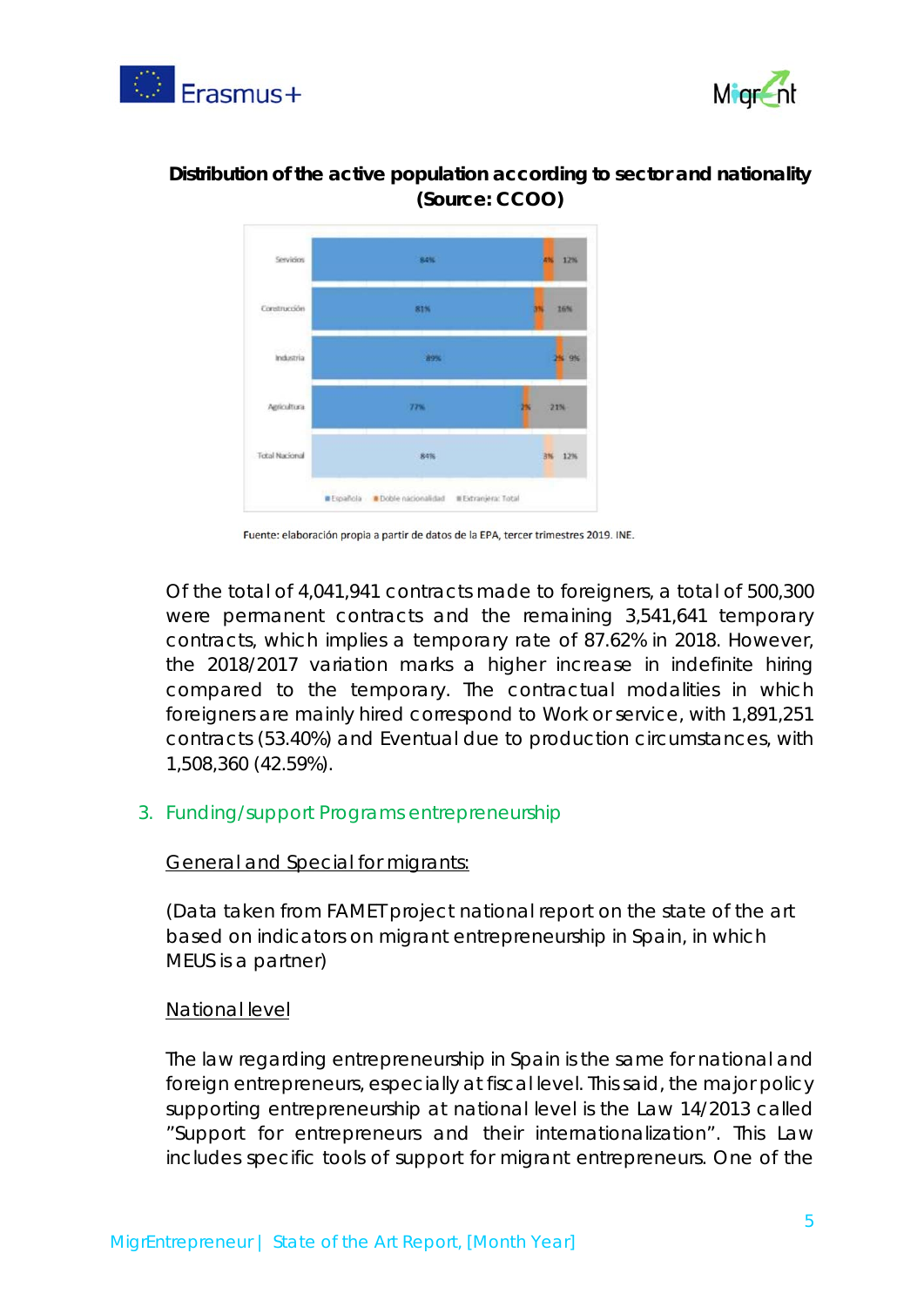



main advantage of this law for migrants is the wide variety of residence visas that it contemplates:

- Investor residence visa.
- Visa for SME entrepreneurs or freelancers.
- Visa for researchers and trainers who are hired by a research center, a University or a business school.
- Visa for highly qualified professionals. Those who are going to carry out their functions in a sector considered as strategic.

By mid-2018, 26,090 residence permits had been granted by application of this law. Another important advantage of the Entrepreneurs Law for foreign citizens is the acceleration of the business creation procedures.

#### Local level:

It is also possible to find local policies supporting entrepreneurship and migrants' entrepreneurship. For instance, the Barcelona City Council Development Agency launched an inclusive entrepreneurship model in 2004, to make entrepreneurship a realistic option for all people.



The Barcelona Activa model is "universal", "tailored", "mixed" and "integrated": it is aimed at all people who want to be entrepreneurs. The model has supported 18,000 new companies, creating 32,000 jobs.

In addition, several financial instruments are available to help entrepreneurs starting with their businesses. Despite those are not always tools that are specifically designed for migrants, they are offered and disseminated to this target.

For instance, the guide "Financing for entrepreneurs in the Community of Madrid" has been carried out thanks to funding from the General Directorate of Migrations of the Ministry of Employment and Social Security and co-financed by the European Social Fund, which has supported the project «Comprehensive Itinerary of entrepreneurship for immigrants ", within the call for subsidies from the General Directorate of Migrations for the integration of immigrants, executed during 2015.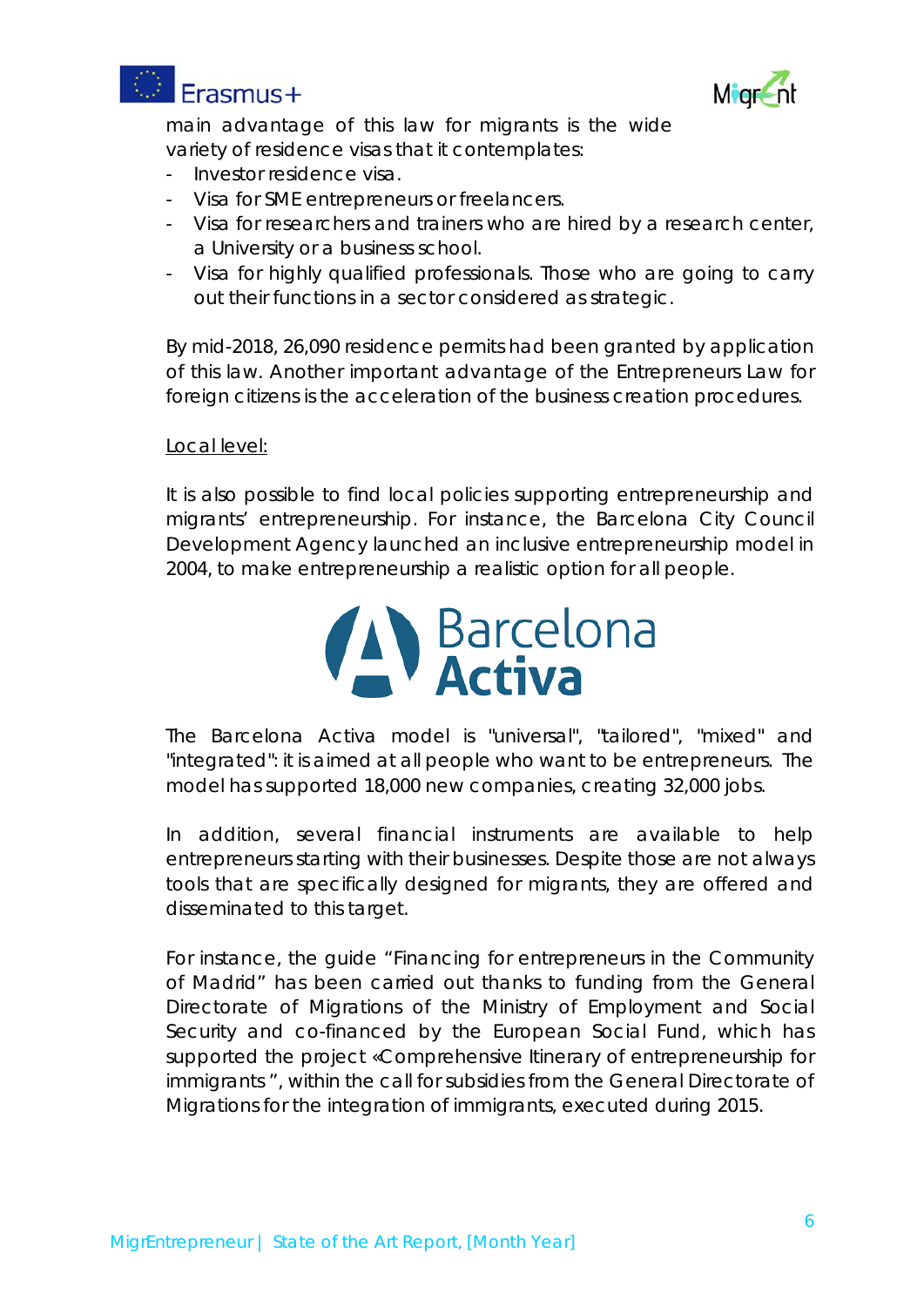



Despite of the lack of statistical data on this aspect, several sources appoint that migrants' entrepreneurs are keener to be successful than other entrepreneurs. This would be explained by the fact that migrant entrepreneurs are used to working longer and harder to achieve their goals. In general, coming from another country, they have had to overcome more barriers and challenges.

Also, it is seen that migrants significatively contribute, when successful entrepreneurs, to employment and GBP at national level. Also, policies promoting migrants' entrepreneurship might have a positive effect on the national economy.

### 4. Projects /Trainings

Best practices, are there special entrepreneurship trainings for migrants?

| Impuls@ Project         | Cruz Roja                                                                                                                                                                                                                                                                                                                                                                                                                                                                                                                                                                                                                                                                                                                                                                        |
|-------------------------|----------------------------------------------------------------------------------------------------------------------------------------------------------------------------------------------------------------------------------------------------------------------------------------------------------------------------------------------------------------------------------------------------------------------------------------------------------------------------------------------------------------------------------------------------------------------------------------------------------------------------------------------------------------------------------------------------------------------------------------------------------------------------------|
| Project Lead:           | Cruz Roja                                                                                                                                                                                                                                                                                                                                                                                                                                                                                                                                                                                                                                                                                                                                                                        |
| <b>Contact Details:</b> | Marta Gilabert Rico<br><b>Business Advisory Technique</b><br>Impuls @ Project - Employment Services                                                                                                                                                                                                                                                                                                                                                                                                                                                                                                                                                                                                                                                                              |
| Description:            | It is the Project through which the Spanish Red Cross<br>supports the start-up of business projects of people in<br>a socially disadvantaged situation, through guidance,<br>advice in the preparation of the business plan,<br>support in the application and Microcredit<br>management, dissemination and promotion of the<br>businesses undertaken and an assisted management<br>service and individualized monitoring of the<br>entrepreneur from the birth of the idea to the<br>achievement of full social and labour integration.<br>The Impuls@ Project is part of the Integrated<br>Employment Services (SIE) of the Red Cross and works<br>primarily with immigrants, but also with other people<br>who have difficulty accessing and staying in the<br>labour market. |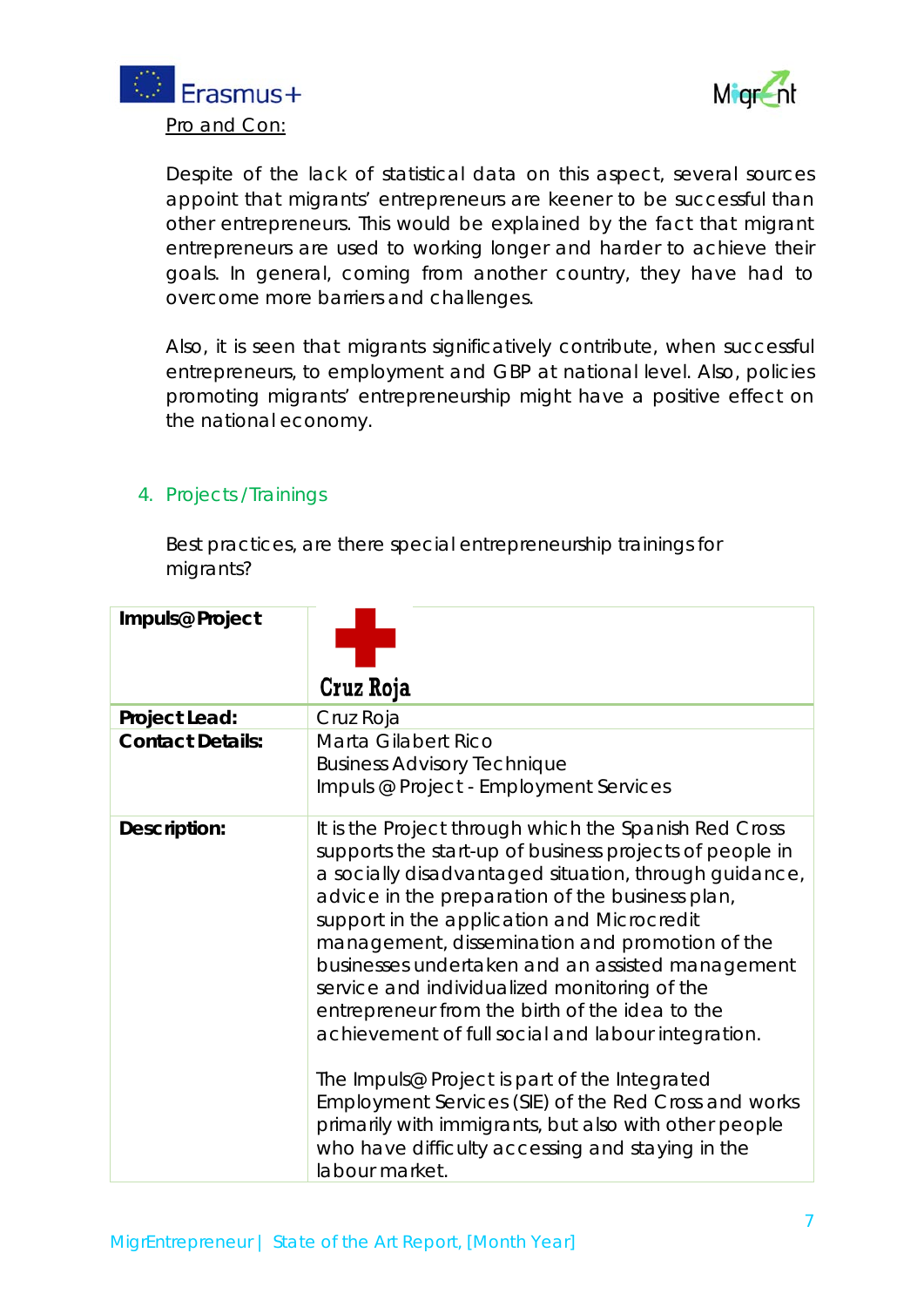



| a business activity.<br>a business idea.<br>their business idea.<br>Data.<br>1.- SUPPORTED PEOPLE | What is the objective of the Impuls@ Project?<br>Supporting the processes of socio-labour integration<br>of people with greater difficulties of insertion through<br>their incorporation into the labour market on their<br>own. Therefore, from the Impuls@ Project, we work to:<br>- Discover and strengthen, among the participants of<br>- Promote the creation of self-employment projects<br>and business initiatives among those belonging to<br>vulnerable groups with an entrepreneurial profile and<br>- Provide information, advice and guidance services<br>on the different aspects involved in the creation,<br>financing, management and development of self-<br>employment and microenterprise initiatives.<br>- Provide entrepreneurs with access to the<br>microfinance necessary for the implementation of<br>- Promote the creation of networks of entrepreneurs<br>who offer complementary services to the market and<br>promote both the launch of their products or services<br>and their maintenance in the market.<br>- Offer an assisted management service during the<br>first years of business projects to ensure that these<br>projects are consolidated in the market. - Promote<br>not only maintenance but also the improvement,<br>expansion and growth of business projects launched<br>through the programming of business training<br>modules and entrepreneur workshops. |              | the SIE, the skills and attitudes necessary to undertake |
|---------------------------------------------------------------------------------------------------|----------------------------------------------------------------------------------------------------------------------------------------------------------------------------------------------------------------------------------------------------------------------------------------------------------------------------------------------------------------------------------------------------------------------------------------------------------------------------------------------------------------------------------------------------------------------------------------------------------------------------------------------------------------------------------------------------------------------------------------------------------------------------------------------------------------------------------------------------------------------------------------------------------------------------------------------------------------------------------------------------------------------------------------------------------------------------------------------------------------------------------------------------------------------------------------------------------------------------------------------------------------------------------------------------------------------------------------------------------------------------------------------------------------|--------------|----------------------------------------------------------|
| <b>DONE IN 2018</b><br><b>Total</b><br><b>WOMEN</b><br><b>MEN</b>                                 |                                                                                                                                                                                                                                                                                                                                                                                                                                                                                                                                                                                                                                                                                                                                                                                                                                                                                                                                                                                                                                                                                                                                                                                                                                                                                                                                                                                                                |              |                                                          |
| 174                                                                                               | 162                                                                                                                                                                                                                                                                                                                                                                                                                                                                                                                                                                                                                                                                                                                                                                                                                                                                                                                                                                                                                                                                                                                                                                                                                                                                                                                                                                                                            | 336          |                                                          |
| 80% are migrants. Main countries: Venezuela and Colombia.                                         |                                                                                                                                                                                                                                                                                                                                                                                                                                                                                                                                                                                                                                                                                                                                                                                                                                                                                                                                                                                                                                                                                                                                                                                                                                                                                                                                                                                                                |              |                                                          |
| <b>DONE 2019 (October)</b>                                                                        |                                                                                                                                                                                                                                                                                                                                                                                                                                                                                                                                                                                                                                                                                                                                                                                                                                                                                                                                                                                                                                                                                                                                                                                                                                                                                                                                                                                                                |              |                                                          |
| <b>WOMEN</b>                                                                                      | <b>MEN</b>                                                                                                                                                                                                                                                                                                                                                                                                                                                                                                                                                                                                                                                                                                                                                                                                                                                                                                                                                                                                                                                                                                                                                                                                                                                                                                                                                                                                     | <b>Total</b> |                                                          |
| 193                                                                                               | 138                                                                                                                                                                                                                                                                                                                                                                                                                                                                                                                                                                                                                                                                                                                                                                                                                                                                                                                                                                                                                                                                                                                                                                                                                                                                                                                                                                                                            | 331          |                                                          |

 75 % are migrants. Main countries: Venezuela, Colombia, Bolivia and Ukraine.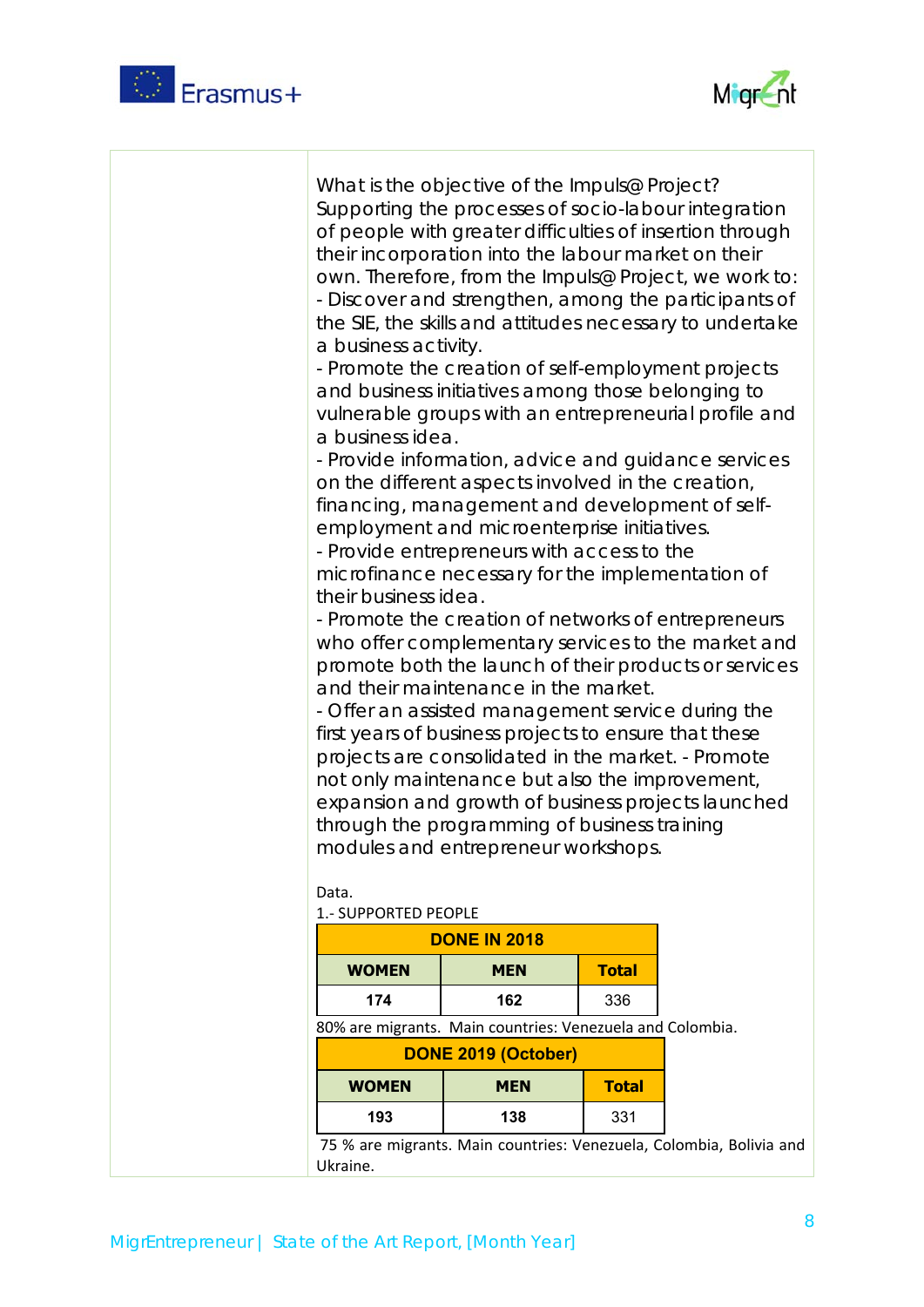



| <b>2.- NEW BUSINESSES IMPLEMENTED</b><br><b>BUSINESSES 2018</b> |            |              |
|-----------------------------------------------------------------|------------|--------------|
| <b>WOMEN</b>                                                    | <b>MEN</b> | <b>Total</b> |
| 17                                                              | 21         | 38           |
| <b>BUSINESSES 2019 (October)</b>                                |            |              |
| <b>WOMEN</b>                                                    | <b>MEN</b> | <b>Total</b> |
| 19                                                              | 16         | 35           |

#### 3.‐ **MICROCREDITS MANAGED**

| <b>MICROCREDITS 2018</b>                   |            |              |
|--------------------------------------------|------------|--------------|
| <b>WOMEN</b><br><b>Total</b><br><b>MEN</b> |            |              |
| 2                                          | 9          | 11           |
| <b>MICROCREDITS 2019 (October)</b>         |            |              |
| <b>WOMEN</b>                               | <b>MEN</b> | <b>Total</b> |
| 11                                         |            | 14           |

### 4.‐ **TRAINED PEOPLE**

| P TRAINED 2018                             |            |              |
|--------------------------------------------|------------|--------------|
| <b>Total</b><br><b>WOMEN</b><br><b>MEN</b> |            |              |
| 24                                         | 14         |              |
| P. TRAINED 2019 (October)                  |            |              |
| <b>WOMEN</b>                               | <b>MEN</b> | <b>Total</b> |
| 51                                         | 29         | 80           |

| Further Information:   http://www.cruzroja.es/pls/portal30/docs/PAGE/2006 |
|---------------------------------------------------------------------------|
| 3 IS/                                                                     |
| BIBLIOTECA/TU%20DECIDES.PDF                                               |

| Entrepreneurship<br>and integration | <b>EST</b> FUNDACIÓN                                                                                        |
|-------------------------------------|-------------------------------------------------------------------------------------------------------------|
| Project Lead:                       | <b>Tomillo Foundation</b>                                                                                   |
| <b>Contact Details:</b>             | C/ Albuñuelas, 15                                                                                           |
|                                     | 28041 Madrid                                                                                                |
| Description:                        | Tomillo Foundation offers free supporting services to<br>migrant entrepreneurs, including support to access |
|                                     |                                                                                                             |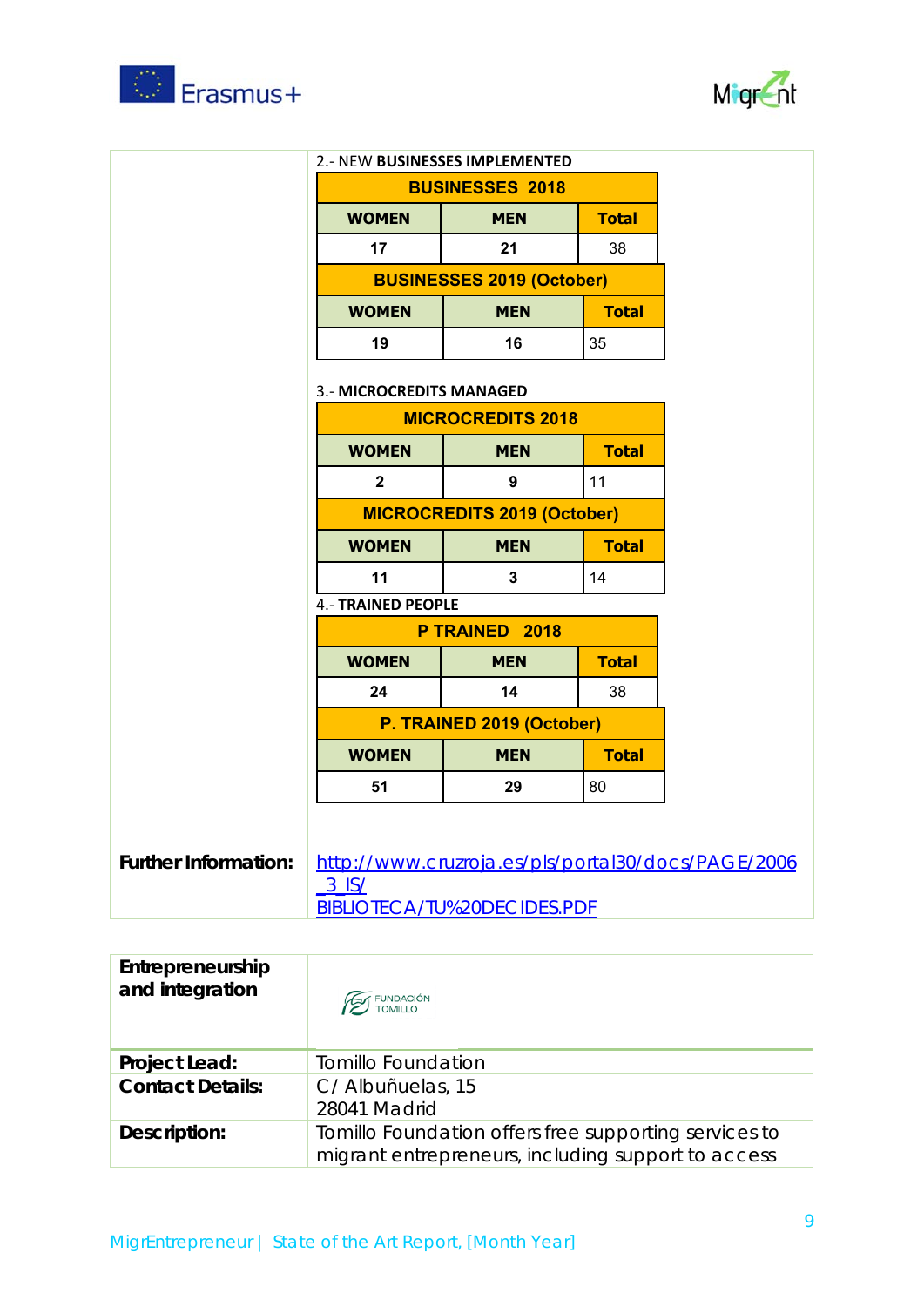



|                             | funding. Their support programs for immigrants include   |
|-----------------------------|----------------------------------------------------------|
|                             | entrepreneurial skills, as a way to obtain their own,    |
|                             | stable and continuous employment that allows             |
|                             | integration into society as the ultimate goal. These     |
|                             | programs offer motivational activities, training, advice |
|                             | and business-assisted management to facilitate their     |
|                             | consolidation.                                           |
| <b>Further Information:</b> | https://tomillo.org/que-hacemos/emprendimiento/          |

| <b>WINKOMUN</b>             | winkomun                                                                                                                                                                                                                                                                                                             |
|-----------------------------|----------------------------------------------------------------------------------------------------------------------------------------------------------------------------------------------------------------------------------------------------------------------------------------------------------------------|
| Project Lead:               | <b>ACAF</b>                                                                                                                                                                                                                                                                                                          |
| <b>Contact Details:</b>     | http://www.winkomun.org/es/content/equipo-acaf                                                                                                                                                                                                                                                                       |
| Description:                | The Association of Self-Financed Communities (ACAF)<br>promotes a group savings model to empower the<br>low-income people (often migrants) to access credit,<br>without outside help. In 2013 ACAF launched an<br>online platform to help spread the methodology for<br>self-financing communities around the world. |
| <b>Further Information:</b> | http://www.winkomun.org/en (in English)                                                                                                                                                                                                                                                                              |